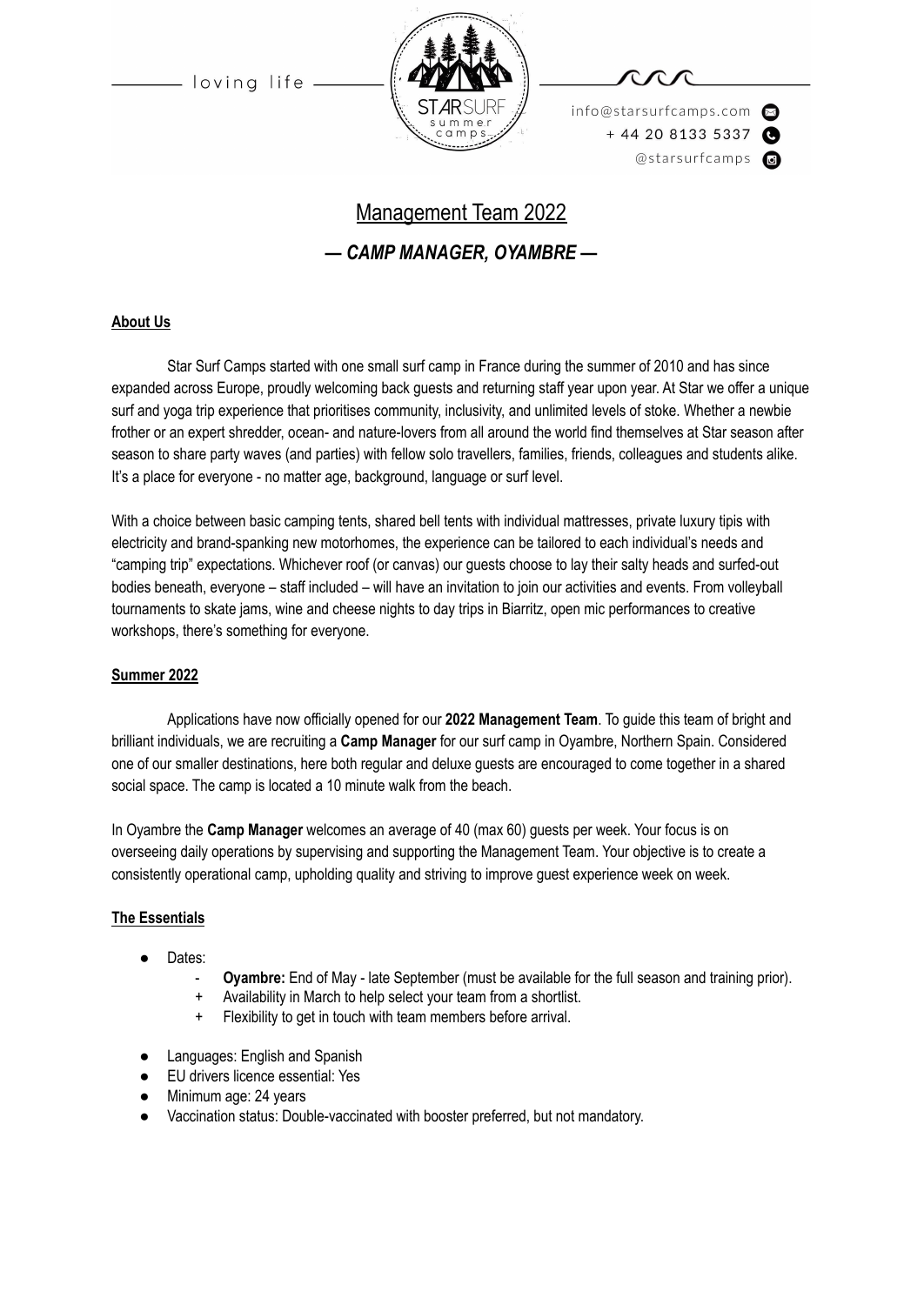



info@starsurfcamps.com  $+442081335337$ 

@starsurfcamps @

#### **Key Characteristics:**

| <b>Organised</b>       | <b>Accountable</b>      | Solution-oriented        |
|------------------------|-------------------------|--------------------------|
| Time-management skills | Takes responsibility    | Glass half-full attitude |
| Communicates clearly   | Punctual and flexible   | Quick thinking           |
| Delegates efficiently  | Proactive and adaptable | Problem-solver           |
|                        |                         |                          |

The role also requires good computer skills with experience using Google Drive and Excel/Spreadsheets/Numbers.

#### **Overview:**

You are the overall responsible of the surf camp. It is your responsibility to ensure each department is fully functioning and that all managers have the right tools to perform their daily tasks to the best of their ability. As a successful Camp Manager you will guarantee the smooth operation of the camp; comfortably handling day-to-day challenges, naturally thinking on your feet and acting promptly when urgent issues arise. As a role model to the wider team – and with a *go-get-it* attitude – you will motivate, inspire and encourage outstanding work ethic and team-spirit, creating an unbeatable camp environment and memorable experience for both staff and guests alike. You strive to receive positive feedback week on week and are able to apply criticism in a constructive way to the benefit of the business with company objectives in mind.

#### **Responsibilities:**

- Training, guiding, supporting and managing your Management Team to a level that enables them to train and manage their own teams with ease and efficiency;
- Maintaining and pushing the quality of services provided at the camp;
- Managing finances by counting incoming cash, preparing off-loads and completing weekly reports;
- Managing the budgets by ensuring all departments remain within their allocated amounts and are reporting on expenses accordingly;
- Preparing weekly payroll for your team and utilising the reward system;
- Maintaining staff morale and organising staff events to boost spirits;
- Organising and understanding all arrival information once completed by the office, calculating guest numbers and informing corresponding departments when the information is live for them to access.
- Coordinating a smooth change-over day, giving departing guests a good send-off and arriving guests a warm welcome;
- Socialising with quests to gauge their customer satisfaction levels and address any concerns before they develop into complaints;
- Gathering, reviewing and summarising weekly feedback forms into a weekly report to share with the Management Team;
- Hosting weekly meetings with the Management Team as well as the wider team;
- Meeting (virtually) with the owners of Star Surf Camps and the Moliets Camp Manager on a weekly basis to discuss incoming cash reports, feedback and any issues you are dealing with;
- Solving any problems arising at the camp that may surpass the individual camp heads, e.g. recruiting for replacement of staff;
- Adapting to unforeseen circumstances, coming up with solutions and jumping in where needed;
- Liaising with the campsite, including submitting weekly guests lists (Spanish language is important here);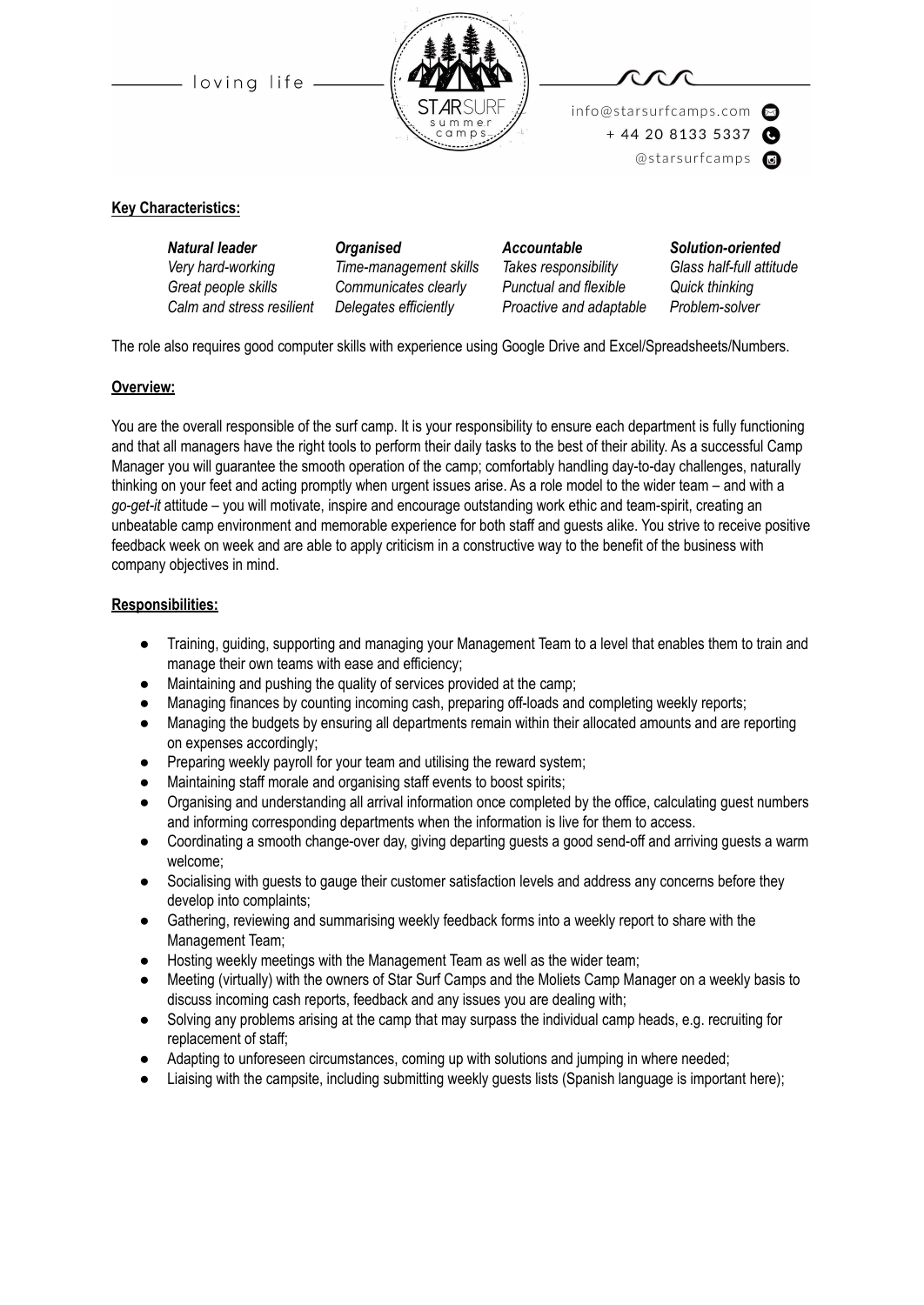



info@starsurfcamps.com  $+442081335337$ @starsurfcamps @

#### **Summary**

- You play a fundamental part in the structure of the Management Team and demonstrate responsibility and accountability at all times.
- You liaise with the Head of Team, Head of Kitchen, Head of Reception, Head of Maintenance, Head of Surf, the yoga team and the entertainment staff on a daily basis. You understand that a successful season is dependent on clear communication, collaboration and support across all departments.
- You understand that the camp life journey comes with many unexpected bumps in the road. Your workload includes but is not limited to the tasks above and will therefore fluctuate from week to week.
- You recognise that there is a level of flexibility expected from the Management Team to work together in order to absorb any additional tasks as required.
- You agree that absence or illness within your team will require you to cover if necessary;
- You lead by example, remaining calm and demonstrating stress-resilience at all times.
- You monitor and uphold campsite rules and ensure both guests and staff respect the noise curfew.
- You are a true team player and strive to achieve 5\* feedback week after week.
- You promise to have an absolute blast, surf your heart out, spread the stoke and never forget your season with the Star Surf family!

#### **The Benefits**

- Training prior to camp opening (dates TBC)
- Support from the Moliets Camp Manager and office team throughout the season;
- A Spanish working contract and monthly salary
- 1 day off per week;
- 7 breakfasts, 7 picnic lunches and 5 dinners per week;
- Private tent with mattress;
- Invitation to the surf camp activities;
- Staff discount on day trips, bar and merchandise;
- Free use of the surf and yoga equipment and possibility to join the lessons (subject to availability).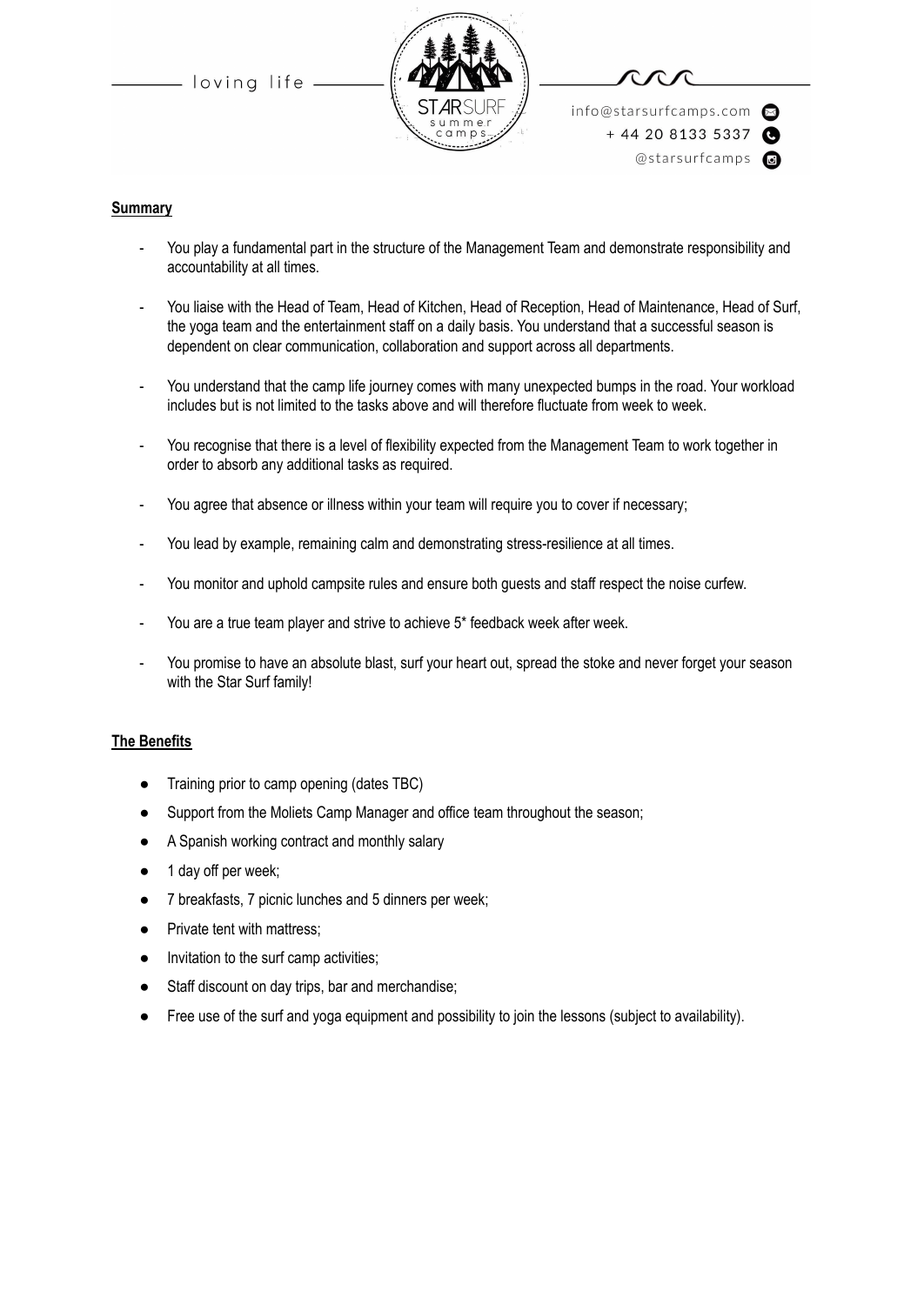

info@starsurfcamps.com  $+442081335337$ @starsurfcamps @

## Management Team 2022 Application Form

### *— CAMP MANAGER, OYAMBRE —*

**Please email the following information to [jobs@starsurfcamps.com](mailto:jobs@starsurfcamps.com)** :

- 1. **A 2 minute video (attached via Google Drive with free access) describing:**
	- 1️. Who you are and which role you are applying for;
	- 2. What makes you the perfect candidate;
	- 3️. And why you wish to work for Star Surf Camps.
- 2. **Your CV written in English**

### 3. **This application form** (saved as: **Name Surname | Camp Manager 2022 Spain**)

| Name:      | Nationality: |
|------------|--------------|
| Age:       | Languages:   |
| Telephone: | Email:       |

Please mark [ X ] where appropriate:

- [ ] I am fluent in at least 2 languages (one of which is English). Please describe your level of Spanish \_\_\_\_\_\_\_\_\_\_\_\_\_\_\_\_\_\_\_\_\_\_\_\_\_\_\_\_\_\_\_\_\_\_\_\_\_\_\_\_\_\_\_\_\_\_\_\_\_\_\_\_
- [ ] I am double vaccinated and have received a booster jab (preferable)
- [ ] I am double vaccinated only (acceptable)
- [ ] I am not vaccinated.

Do you have a smartphone with mobile data to enable you to communicate in France/Spain? YES / NO *Please note; this is essential for the job, since all communication with the team happens via WhatsApp.*

| Do you have a valid European driving licence? |                                                       | <b>YES</b><br>NO |                              |              |
|-----------------------------------------------|-------------------------------------------------------|------------------|------------------------------|--------------|
|                                               | How many years have you been driving for?             |                  |                              | <b>YEARS</b> |
|                                               | Do you have previous experience with transfers?       |                  | <b>YES</b><br>N <sub>O</sub> |              |
|                                               | Do you have previous experience of driving in Europe? |                  | <b>YES</b><br>N <sub>O</sub> |              |
|                                               | Do you use Social Media?                              |                  | YES<br>NO                    |              |
|                                               | If YES, please specify:                               |                  |                              |              |
|                                               | Facebook name:                                        |                  |                              |              |
|                                               | Instagram handle:                                     |                  |                              |              |
|                                               | Other (blog, twitter, etc.)                           |                  |                              |              |